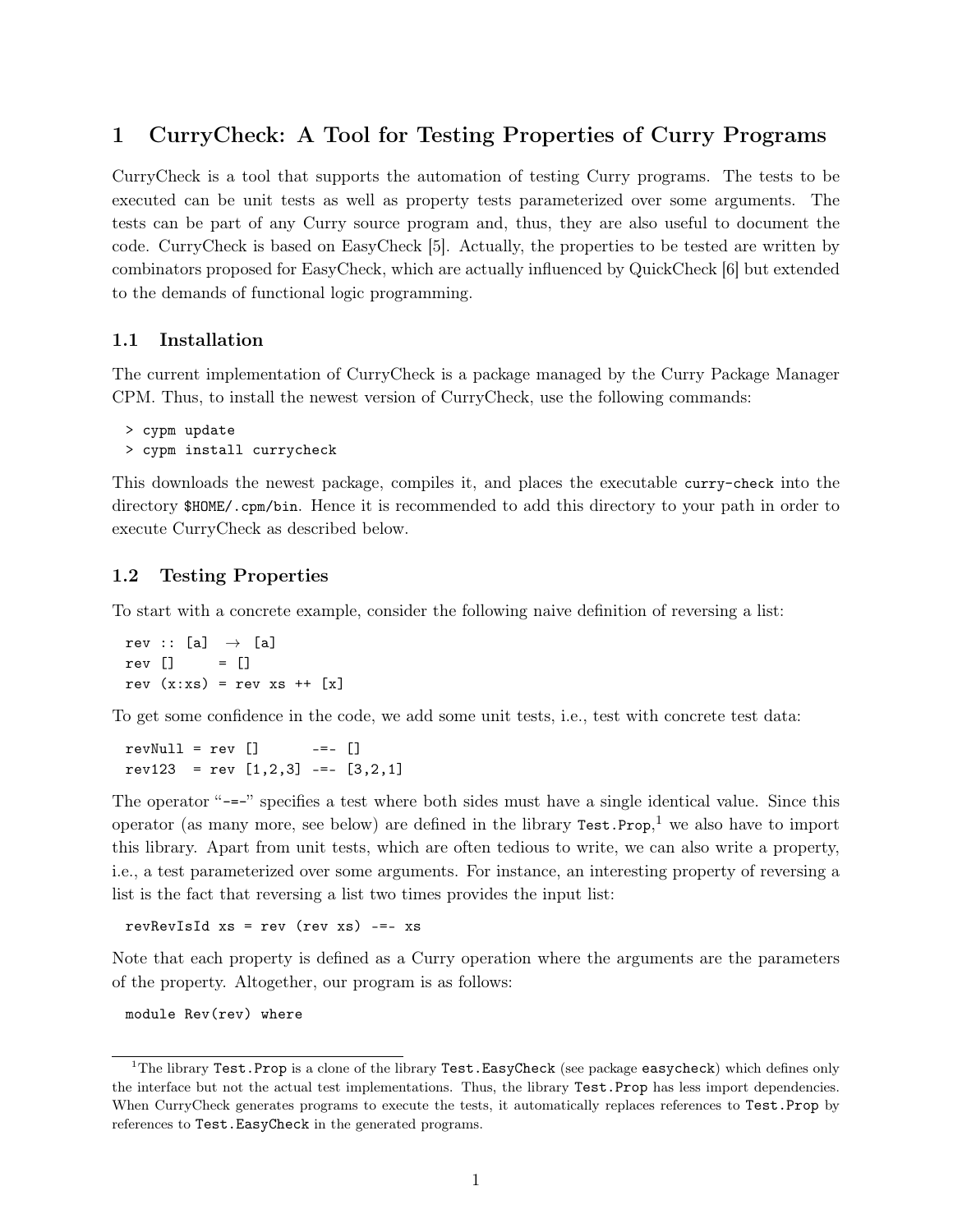```
import Test.Prop
rev :: [a] \rightarrow [a]
rev [] = []
rev (x:xs) = rev xs ++ [x]revNull = rev [] -=- []rev123 = rev [1,2,3] \text{---} [3,2,1]revRevIsId xs = rev (rev xs) -- xs
```
Now we can run all tests by invoking the CurryCheck tool. If our program is stored in the file Rev.curry, we can execute the tests as follows:

```
> curry-check Rev
...
Executing all tests...
revNull (module Rev, line 7):
 Passed 1 test.
rev123 (module Rev, line 8):
 Passed 1 test.
revRevIsId_ON_BASETYPE (module Rev, line 10):
 OK, passed 100 tests.
```
Since the operation rev is polymorphic, the property revRevIsId is also polymorphic in its argument. In order to select concrete values to test this property, CurryCheck replaces such polymorphic tests by defaulting the type variable to prelude type Ordering (the actual default type can also be set by a command-line flag). If we want to test this property on integers numbers, we can explicitly provide a type signature, where Prop denotes the type of a test:

 $revRevIsId :: [Int] \rightarrow Prop$  $revRevIsId xs = rev (rev xs) --- xs$ 

The command curry-check has some options to influence the output, like "-q" for a quiet execution (only errors and failed tests are reported) or "-v" for a verbose execution where all generated test cases are shown. Moreover, the return code of curry-check is 0 in case of successful tests, otherwise, it is 1. Hence, CurryCheck can be easily integrated in tool chains for automatic testing.

In order to support the inclusion of properties in the source code, the operations defined the properties do not have to be exported, as show in the module Rev above. Hence, one can add properties to any library and export only library-relevant operations. To test these properties, CurryCheck creates a copy of the library where all operations are public, i.e., CurryCheck requires write permission on the directory where the source code is stored.

The library Test.Prop defines many combinators to construct properties. In particular, there are a couple of combinators for dealing with non-deterministic operations (note that this list is incomplete):

- The combinator " $\langle \rangle$ " is satisfied if the set of values of both sides are equal.
- The property  $x \rightarrow y$  is satisfied if x evaluates to every value of y. Thus, the set of values of y must be a subset of the set of values of  $x$ .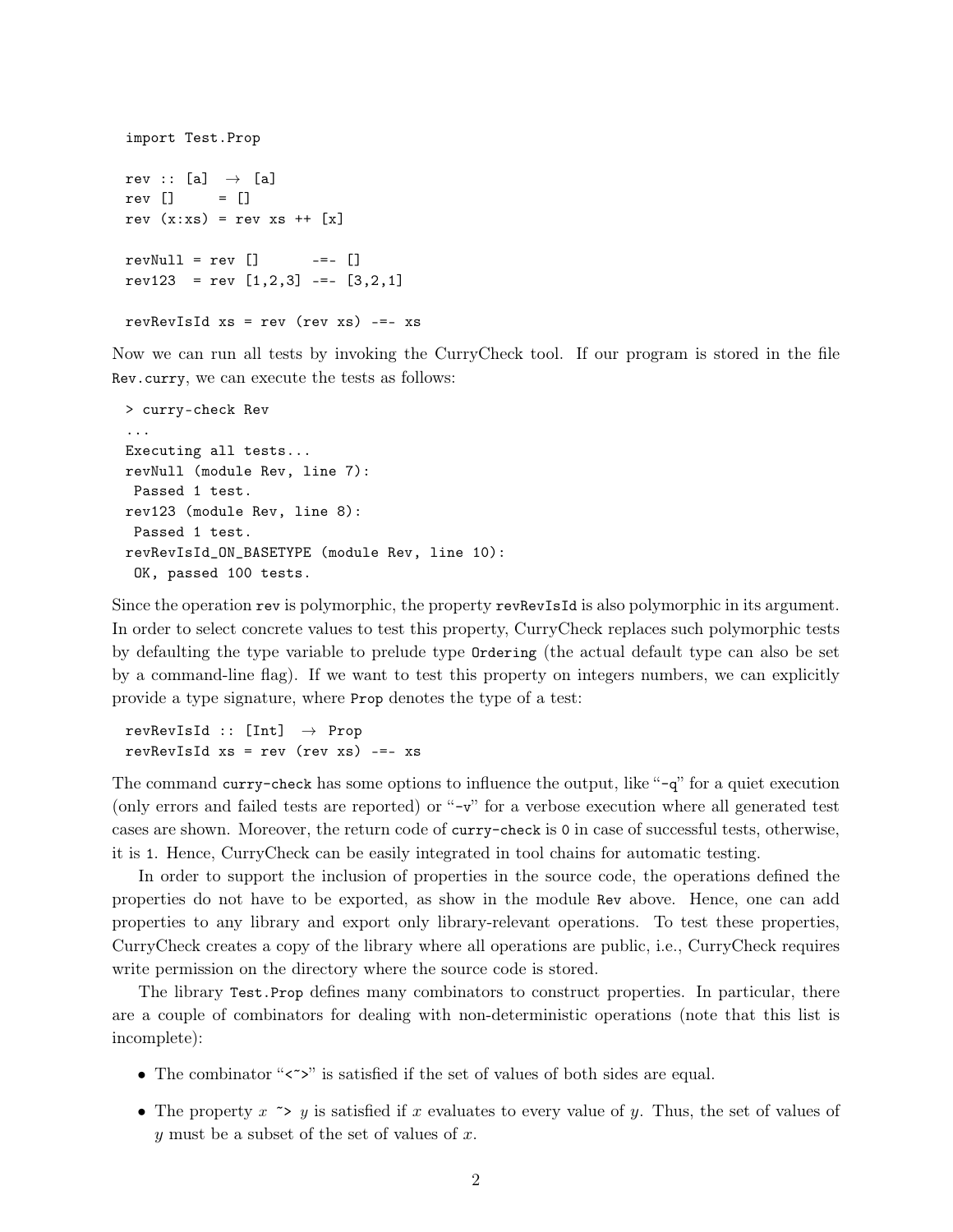- The property  $x \leq y$  is satisfied if y evaluates to every value of x, i.e., the set of values of x must be a subset of the set of values of y.
- The combinator " $\langle \cdot \rangle$ " is satisfied if the multi-set of values of both sides are equal. Hence, this operator can be used to compare the number of computed solutions of two expressions.
- The property always x is satisfied if all values of x are true.
- The property eventually x is satisfied if some value of x is true.
- The property failing x is satisfied if x has no value, i.e., its evaluation fails.
- The property  $x \neq n$  is satisfied if  $x$  has  $n$  different values.

For instance, consider the insertion of an element at an arbitrary position in a list:

insert :: a  $\rightarrow$  [a]  $\rightarrow$  [a] insert  $x$   $xs$  =  $x : xs$ insert  $x (y:ys) = y : insert x ys$ 

The following property states that the element is inserted (at least) at the beginning or the end of the list:

```
insertAsFirstOrLast :: Int \rightarrow [Int] \rightarrow Prop
insertAsFirstOrLast x xs = insert x xs \tilde{f} (x:xs ? xs++[x])
```
A well-known application of insert is to use it to define a permutation of a list:

perm :: [a]  $\rightarrow$  [a] perm  $\begin{bmatrix} 1 & 1 \end{bmatrix}$  $perm(x:xs) = insert x (perm xs)$ 

We can check whether the length of a permuted lists is unchanged:

 $permLength :: [Int] \rightarrow Prop$ permLength  $xs = length (perm xs) < \gt > length xs$ 

Note that the use of " $\langle \cdot \rangle$ " is relevant since we compare non-deterministic values. Actually, the left argument evaluates to many (identical) values.

One might also want to check whether perm computes the correct number of solutions. Since we know that a list of length  $n$  has  $n!$  permutations, we write the following property:

 $permCount :: [Int] \rightarrow Prop$ permCount xs = perm xs # fac (length xs)

where fac is the factorial function. However, this test will be falsified with the argument  $[1,1]$ . Actually, this list has only one permuted value since the two possible permutations are identical and the combinator "#" counts the number of *different* values. The property would be correct if all elements in the input list xs are different. This can be expressed by a conditional property: the property  $b \equiv p$  is satisfied if p is satisfied for all values where b evaluates to True. Therefore, if we define a predicate all Different by

allDifferent [] = True allDifferent  $(x:xs) = x$  'notElem' xs && allDifferent xs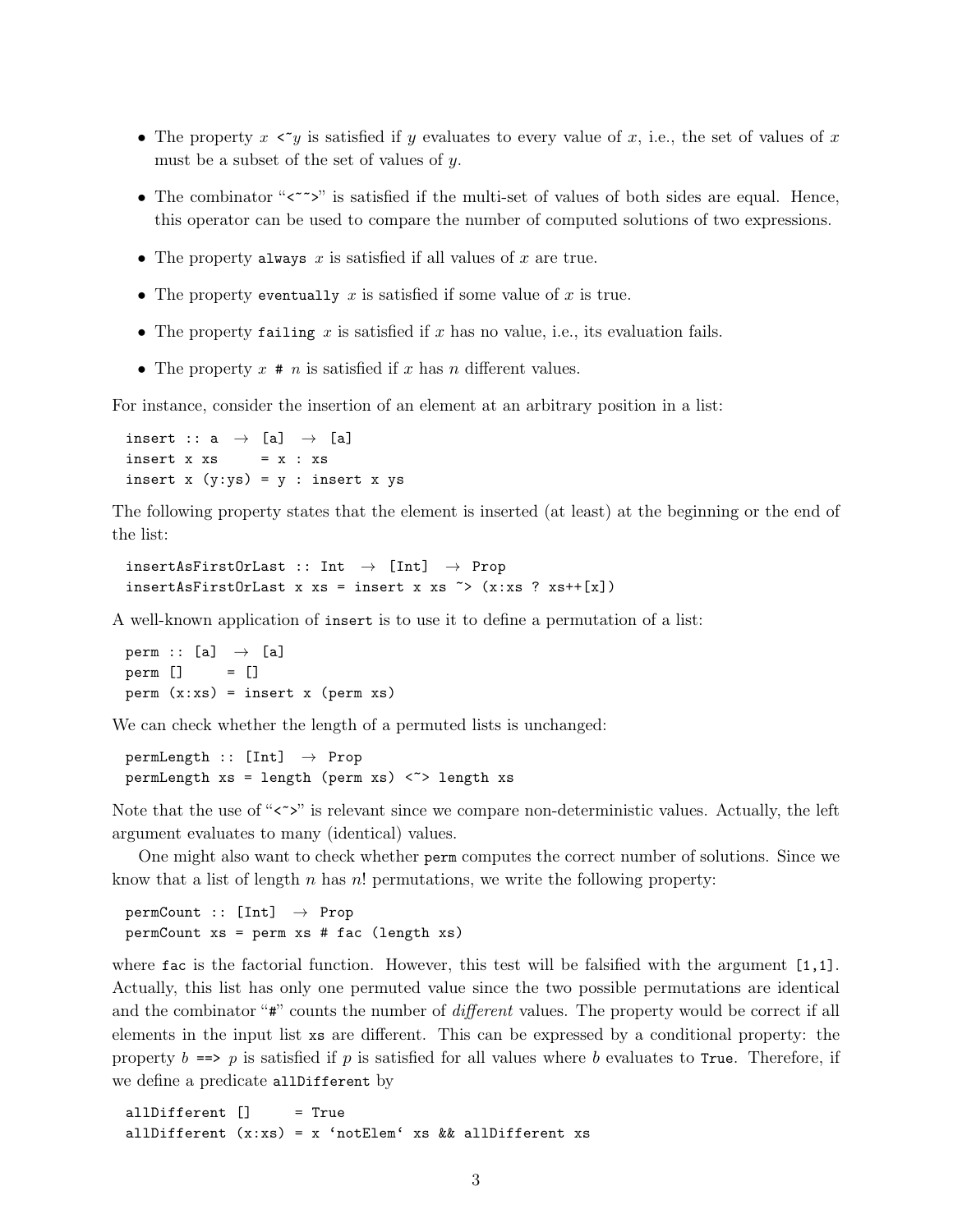then we can reformulate our property as follows:

```
permCount xs = allDifferent xs ==> perm xs # fac (length xs)
```
Now consider a predicate to check whether a list is sorted:

sorted :: [Int]  $\rightarrow$  Bool sorted  $\begin{bmatrix} 1 & 1 \end{bmatrix}$  = True sorted  $[\ ]$  = True sorted  $(x:y:zs) = x \le y \&x$  sorted  $(y:zs)$ 

This predicate is useful to test whether there are also sorted permutations:

```
permIsEventuallySorted :: [Int] \rightarrow ProppermIsEventuallySorted xs = eventually $ sorted (perm xs)
```
The previous operations can be exploited to provide a high-level specification of sorting a list:

```
psort :: [Int] \rightarrow [Int]
psort xs | sorted ys = ys
 where ys = perm xs
```
Again, we can write some properties:

psortIsAlwaysSorted xs = always \$ sorted (psort xs) psortKeepsLength  $xs = length (psort xs)$  <>>length xs

Of course, the sort specification via permutations is not useful in practice. However, it can be used as an oracle to test more efficient sorting algorithms like quicksort:

qsort :: [Int]  $\rightarrow$  [Int] qsort  $[]$  =  $[]$ qsort  $(x:1) = qsort (filter ($ 

The following property specifies the correctness of quicksort:

qsortIsSorting  $xs = qsort xs <$ > psort xs

Actually, if we test this property, we obtain a failure:

```
> curry-check ExampleTests
...
qsortIsSorting (module ExampleTests, line 53) failed
Falsified by third test.
Arguments:
[1,1]Results:
[1]
```
The result shows that, for the given argument [1,1], an element has been dropped in the result. Hence, we correct our implementation, e.g., by replacing  $(\geq x)$  with  $(\geq x)$ , and obtain a successful test execution.

For I/O operations, it is difficult to execute them with random data. Hence, CurryCheck only supports specific  $I/O$  unit tests:

• a 'returns' x is satisfied if the I/O action a returns the value x.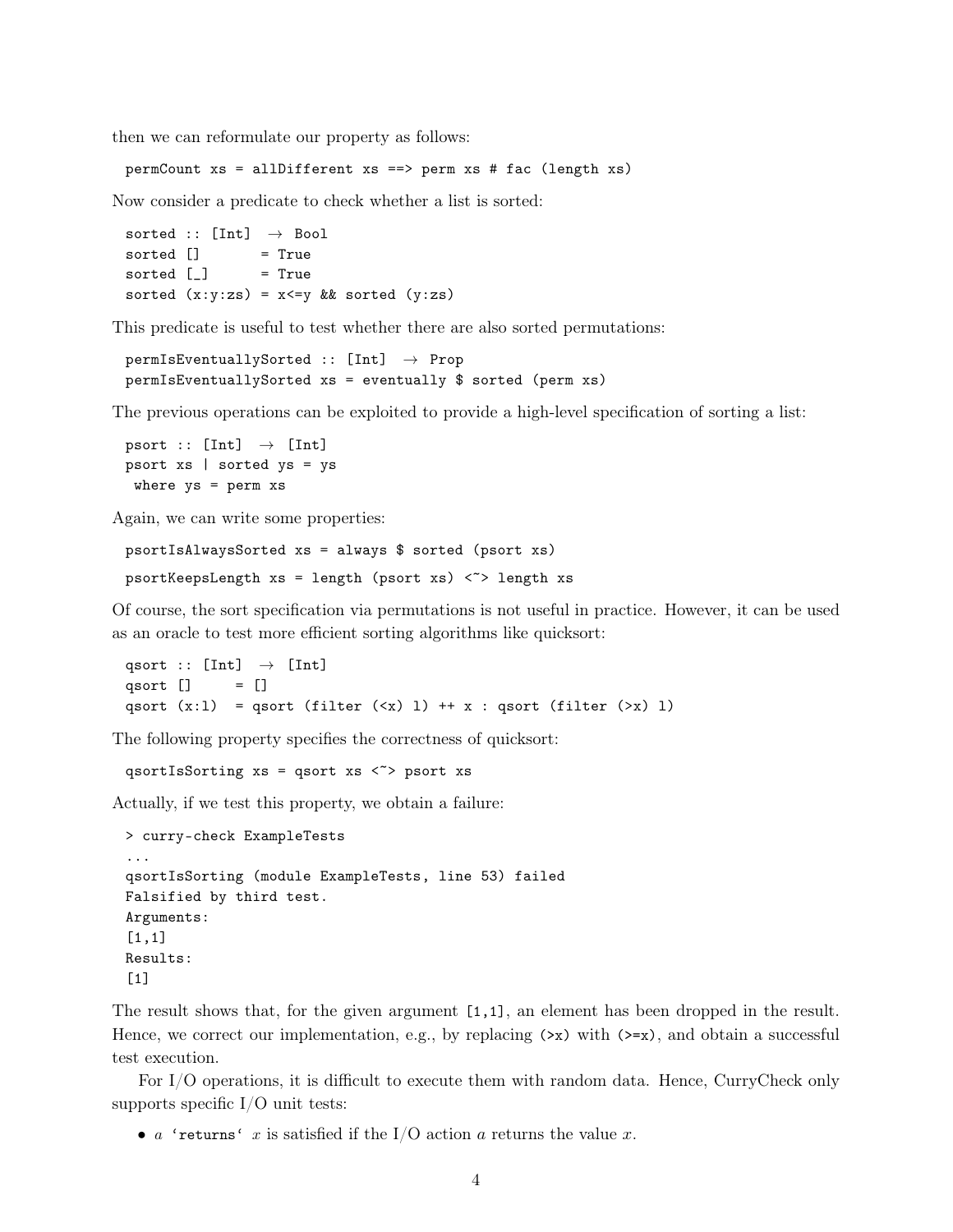•  $a$  'sameReturns' b is satisfied if the I/O actions a and b return identical values.

Since CurryCheck executes the tests written in a source program in their textual order, one can write several I/O tests that are executed in a well-defined order.

#### 1.3 Generating Test Data

CurryCheck test properties by enumerating test data and checking a given property with these values. Since these values are generated in a systematic way, one can even prove a property if the number of test cases is finite. For instance, consider the following property from Boolean logic:

neg\_or b1 b2 = not (b1 || b2) -=- not b1 && not b2

This property is validated by checking it with all possible values:

```
> curry-check -v ExampleTests
...
0:
False
False
1:
False
True
2:
True
False
3:
True
True
neg_or (module ExampleTests, line 67):
 Passed 4 tests.
```
However, if the test data is infinite, like lists of integers, CurryCheck stops checking after a given limit for all tests. As a default, the limit is 100 tests but it can be changed by the command-line flag "-m". For instance, to test each property with 200 tests, CurryCheck can be invoked by

> curry-check -m 200 ExampleTests

For a given type, CurryCheck automatically enumerates all values of this type (except for function types). In KiCS2, this is done by exploiting the functional logic features of Curry, i.e., by simply collecting all values of a free variable. For instance, the library Test.EasyCheck defines an operation

valuesOf ::  $a \rightarrow [a]$ 

which computes the list of all values of the given argument according to a fixed strategy (in the current implementation: randomized level diagonalization [5]). For instance, we can get 20 values for a list of integers by

```
Test.EasyCheck> take 20 (valuesOf (_::[Int]))
\lbrack[[],[-1],[-3],[0],[1],[-1,0],[-2],[0,0],[3],[-1,1],[-3,0],[0,1],[2],
[-1,-1], [-5], [0,-1], [5], [-1,2], [-9], [0,2]]
```
Since the features of PAKCS for search space exploration are more limited, PAKCS uses in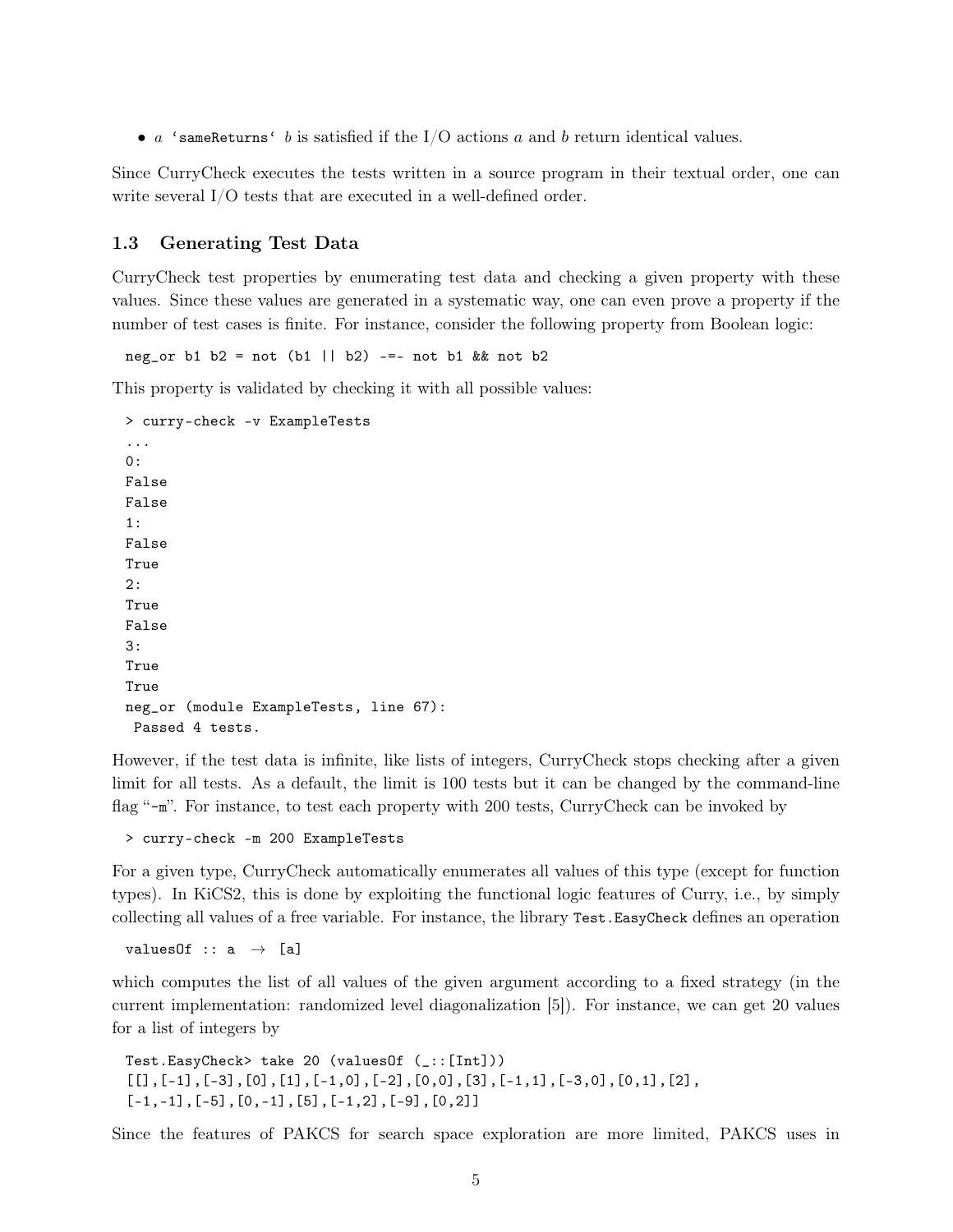CurryCheck explicit generators for search tree structures which are defined in the module SearchTreeGenerators. For instance, the operations

```
genInt :: SearchTree Int
genList :: SearchTree a \rightarrow SearchTree [a]
```
generates (infinite) trees of integer and lists values. To extract all values in a search tree, the library Test.EasyCheck also defines an operation

```
valuesOfSearchTree :: SearchTree a \rightarrow [a]
```
so that we obtain 20 values for a list of integers in PAKCS by

```
...> take 20 (valuesOfSearchTree (genList genInt))
\lbrack\lbrack\lbrack, \lbrack1,1\rbrack, \lbrack1, -1\rbrack, \lbrack2\rbrack, \lbrack6\rbrack, \lbrack3\rbrack, \lbrack5\rbrack, \lbrack0\rbrack, \lbrack0,1\rbrack, \lbrack0,0\rbrack, \lbrack-1\rbrack, \lbrack-1,0\rbrack, \lbrack-2\rbrack,[-3], [1,5], [1,0], [2,-1], [4], [3,-1]]
```
Apart from the different implementations, CurryCheck can test properties on predefined types, as already shown, as well as on user-defined types. For instance, we can define our own Peano representation of natural numbers with an addition operation and two properties as follows:

```
data Nat = Z | S Nat
add :: Nat \rightarrow Nat \rightarrow Nat
add Z n = nadd (S \n m) n = S(\n  add \n m \n n)addIsCommutative x y = add x y = -1 add y x
addIsAssociative x y z = add (add x y) z -=- add x (add y z)
```
Properties can also be defined for polymorphic types. For instance, we can define general polymorphic trees, operations to compute the leaves of a tree and mirroring a tree as follows:

```
data Tree a = Leaf a | Node [Tree a]
leaves (Leaf x) = [x]leaves (Node ts) = concatMap leaves ts
mirror (Leaf x) = Leaf xmirror (Node ts) = Node (reverse (map mirror ts))
```
Then we can state and check two properties on mirroring:

doubleMirror  $t =$  mirror (mirror  $t$ ) -=-  $t$  $leavesOfMirrorAreReverseed t = leaves t --- reverse (leaves (mirror t))$ 

In some cases, it might be desirable to define own test data since the generated structures are not appropriate for testing (e.g., balanced trees to check algorithms that require work on balanced trees). Of course, one could drop undesired values by an explicit condition. For instance, consider the following operation that adds all numbers from 0 to a given limit:

sumUp  $n = if n == 0 then 0 else n + sumUp (n-1)$ 

Since there is also a simple formula to compute this sum, we can check it:

sumUpIsCorrect  $n = n$ =0 ==> sumUp  $n$  -=-  $n * (n+1)$  'div' 2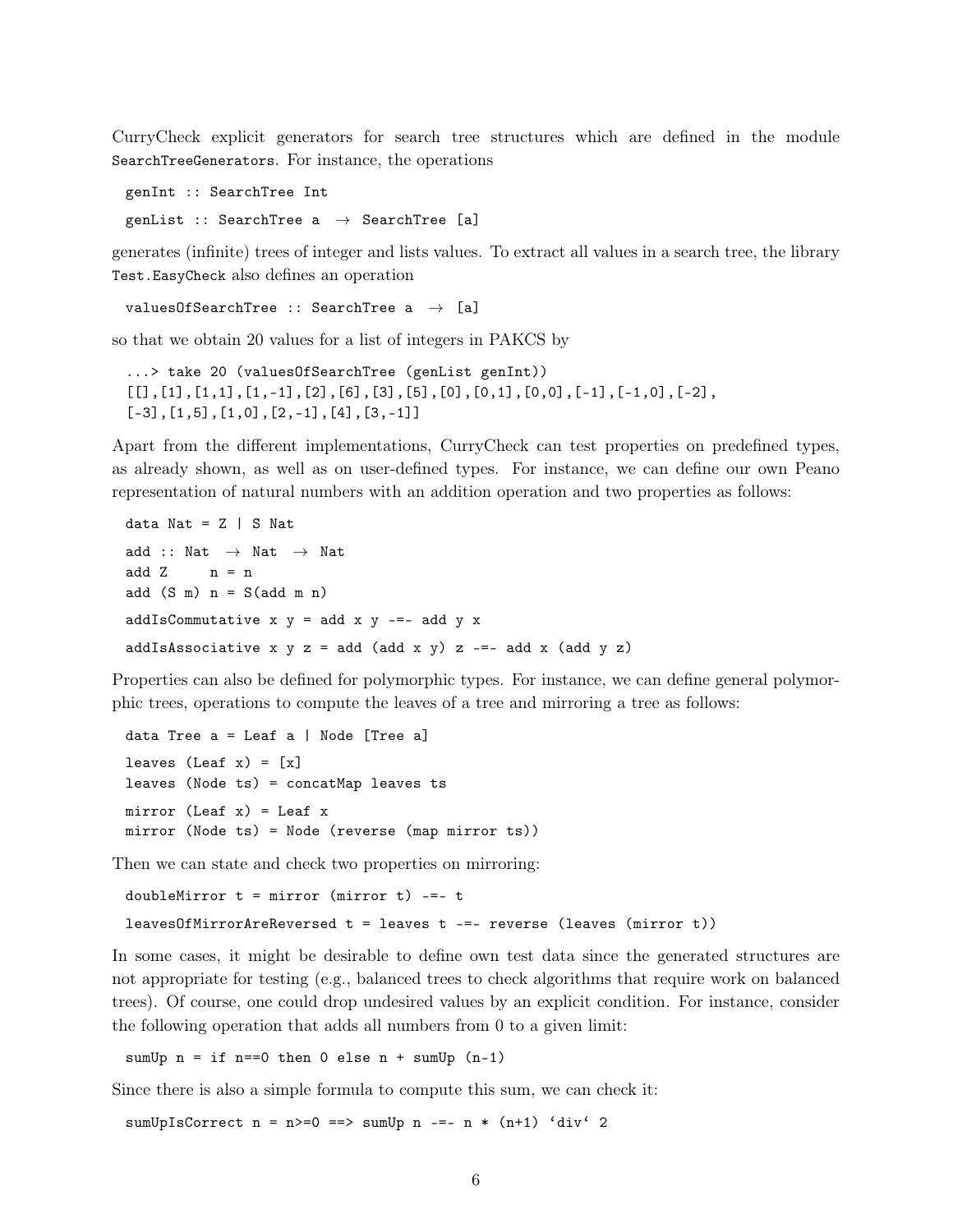Note that the condition is important since sum Up diverges on negative numbers. CurryCheck tests this property by enumerating integers, i.e., also many negative numbers which are dropped for the tests. In order to generate only valid test data, we define our own generator for a search tree containing only valid data:

genInt = genCons0 0 ||| genCons1 (+1) genInt

The combinator genCons0 constructs a search tree containing only this value, whereas genCons1 constructs from a given search tree a new tree where the function given in the first argument is applied to all values. Similarly, there are also combinators genCons2, genCons3 etc. for more than one argument. The combinator "|||" combines two search trees.

If the Curry program containing properties defines a generator operation with the name gen $\tau$ , then CurryCheck uses this generator to test properties with argument type  $\tau$ . Hence, if we put the definition of genInt in the Curry program where sumUpIsCorrect is defined, the values to check this property are only non-negative integers. Since these integers are slowly increasing, i.e., the search tree is actually degenerated to a list, we can also use the following definition to obtain a more balanced search tree:

```
genInt = genCons0 0 ||| genCons1 (\n\lambda \rightarrow 2*(n+1)) genInt
                      ||| genCons1 (\n → 2*n+1) genInt
```
The library SearchTree defines the structure of search trees as well as operations on search trees, like limiting the depth of a search tree (limitSearchTree) or showing a search tree (showSearchTree). For instance, to structure of the generated search tree up to some depth can be visualized as follows:

...SearchTree> putStr (showSearchTree (limitSearchTree 6 genInt))

If we want to use our own generator only for specific properties, we can do so by introducing a new data type and defining a generator for this data type. For instance, to test only the operation sumUpIsCorrect with non-negative integers, we do not define a generator genInt as above, but define a wrapper type for non-negative integers and a generator for this type:

```
data NonNeg = NonNeg { nonNeg :: Int }
genNonNeg = genCons1 NonNeg genNN
 where
   genNN = genCons0 0 ||| genCons1 (\n\lambda \rightarrow 2*(n+1)) genNN
                          \left| \right| genCons1 (\n \rightarrow 2*n+1) genNN
```
Now we can either redefine sumUpIsCorrect on this type

sumUpIsCorrectOnNonNeg (NonNeg n) = sumUp n -=- n \* (n+1) 'div' 2

or we simply reuse the old definition by

sumUpIsCorrectOnNonNeg = sumUpIsCorrect . nonNeg

#### 1.4 Checking Equivalence of Operations

CurryCheck supports also equivalence tests for operations. Two operations are considered as equivalent if they can be replaced by each other in any possible context without changing the computed values (this is also called contextual equivalence and precisely defined in [3] for functional logic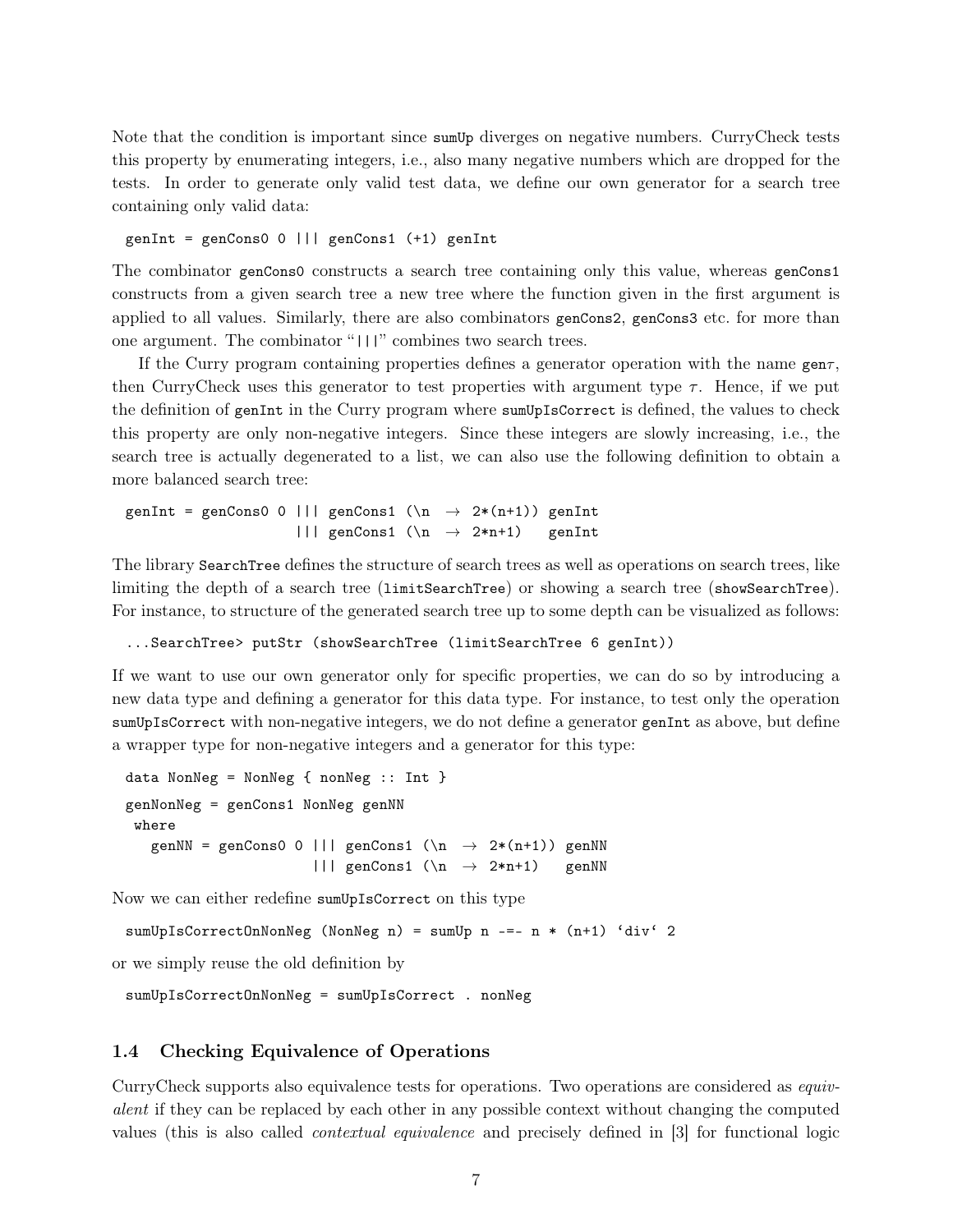programs). For instance, the Boolean operations

| f1 :: Bool $\rightarrow$ Bool | f2 :: Bool $\rightarrow$ Bool |
|-------------------------------|-------------------------------|
| $f1 x = not (not x)$          | f2 $x = x$                    |
| are equivalent, whereas       |                               |
| g1 :: Bool $\rightarrow$ Bool | $g2 :: Bool \rightarrow Bool$ |
| $g1$ False = True             | $g2 x = True$                 |
| $g1$ True = True              |                               |

are not equivalent: g1 failed has no value but g2 failed evaluates to True.

To check the equivalence of operations, one can use the property combinator <=>:

 $f1$ <sub>equiv\_ $f2 = f1 \iff f2$ </sub>  $g1$ \_equiv\_ $g2 = g1 \le y$   $\le$  >  $g2$ 

The left and right argument of this combinator must be a defined operation or a defined operation with a type annotation in order to specify the argument types used for checking this property.

CurryCheck transforms such properties into properties where both operations are compared w.r.t. all partial values and partial results. The details are described in [4].

It should be noted that CurryCheck can test the equivalence of non-terminating operations provided that they are productive, i.e., always generate (outermost) constructors after a finite number of steps (otherwise, the test of CurryCheck might not terminate). For instance, CurryCheck reports a counter-example to the equivalence of the following non-terminating operations:

```
ints1 n = n : ints1 (n+1)ints2 n = n : ints2 (n+2)-- This property will be falsified by CurryCheck:
ints1<sub>-</sub>equiv<sub>-</sub>ints2 = ints1 <=> ints2
```
This is done by iteratively guessing depth-bounds, computing both operations up to these depthbounds, and comparing the computed results. Since this might be a long process, CurryCheck supports a faster comparison of operations when it is known that they are terminating. If the name of a test contains the suffix 'TERMINATE, CurryCheck assumes that the operations to be tested are terminating, i.e., they always yields a result when applied to ground terms. In this case, CurryCheck does not iterate over depth-bounds but evaluates operations completely. For instance, consider the following definition of permutation sort (the operations perm and sorted are defined above):

```
psort :: Ord a => [a] \rightarrow [a]
psort xs | sorted ys = ys
  where ys = perm xs
```
A different definition can be obtained by defining a partial identity on sorted lists:

```
isort :: Ord a => [a] \rightarrow [a]
isort xs = idSorted (perm xs)
where idSorted [] = []idSorted [x] = [x]idSorted (x:y:ys) | x<=y = x : idSorted (y:ys)
```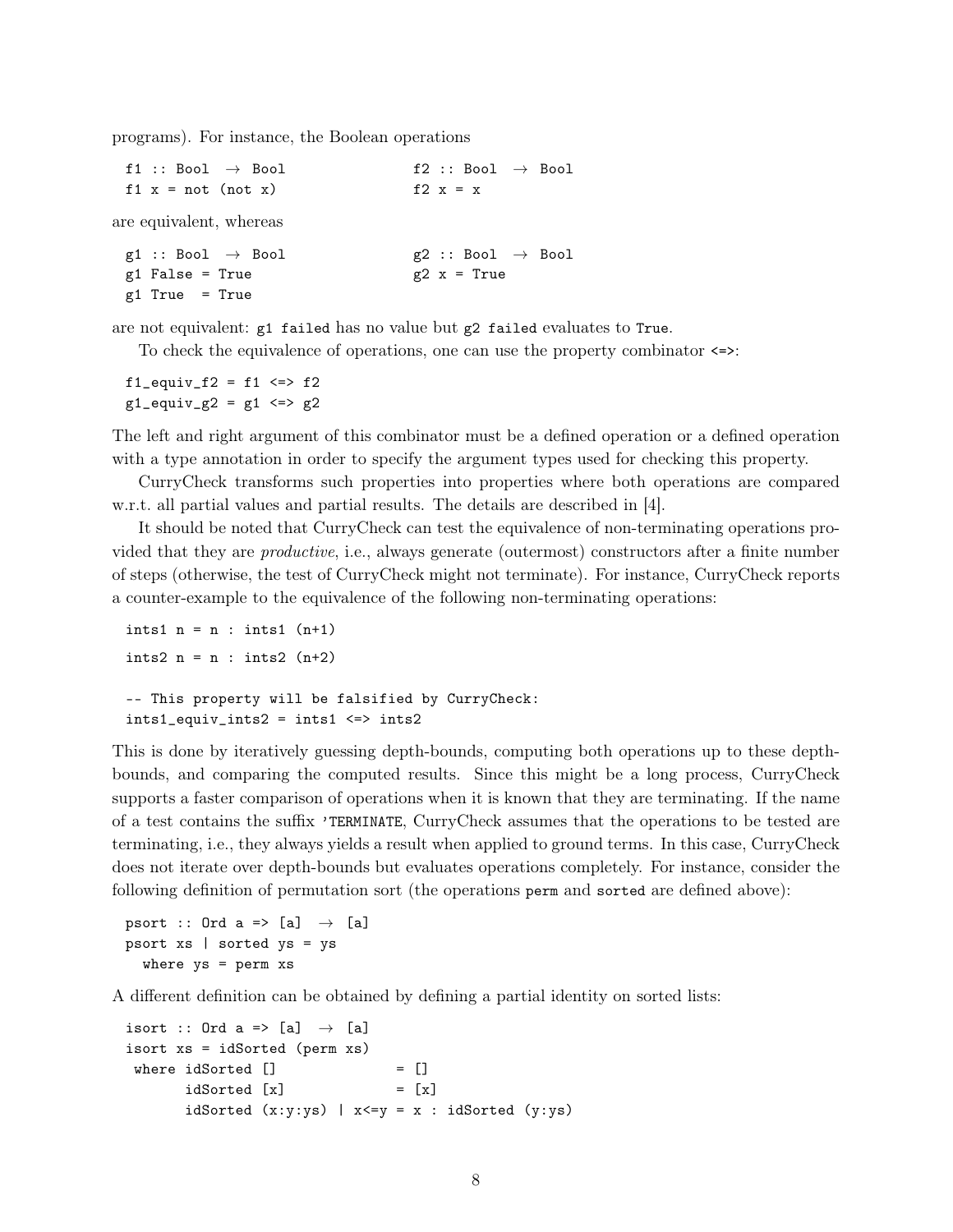We can test the equivalence of both operations by specializing both operations on some ground type (otherwise, the type checker reports an error due to an unspecified type Ord context):

psort\_equiv\_isort = psort <=> (isort :: [Int]  $\rightarrow$  [Int])

CurryCheck reports a counter example by the 274th test. Since both operations are terminating, we can also check the following property:

psort\_equiv\_isort'TERMINATE = psort <=> (isort :: [Int]  $\rightarrow$  [Int])

Now a counter example is found by the 21th test.

Instead of annotating the property name to use more efficient equivalence tests for terminating operations, one can also ask CurryCheck to analyze the operations in order to safely approximate termination or productivity properties. For this purpose, one can call CurryCheck with the option "--equivalence=equiv" or "-eequiv". The parameter equiv determines the mode for equivalence checking which must have one of the following values (or a prefix of them):

- manual: This is the default mode. In this mode, all equivalence tests are executed with first technique described above, unless the name of the test has the suffix 'TERMINATE.
- autoselect: This mode automatically selects the improved transformation for terminating operations by a program analysis, i.e., if it can be proved that both operations are terminating, then the equivalence test for terminating operations is used. It is also used when the name of the test has the suffix 'TERMINATE.
- safe: This mode analyzes the productivity behavior of operations. If it can be proved that both operations are terminating or the test name has the suffix 'TERMINATE, then the more efficient equivalence test for terminating operations is used. If it can be proved that both operations are productive or the test name has the suffix 'PRODUCTIVE, then the first general test technique is used. Otherwise, the equivalence property is not tested. Thus, this mode is useful if one wants to ensure that all equivalence tests always terminate (provided that the additional user annotations are correct).

ground: In this mode, only ground equivalence is tested, i.e., each equivalence property

 $g1$ \_equiv\_g2 = g1 <=> g2

is transformed into a property which states that both operations must deliver the same values on same input values, i.e.,

 $g1$ <sub>-</sub>equiv<sub>-</sub> $g2$  x1 ... xn =  $g1$  x1 ... xn < >  $g2$  x1 ... xn

Note this property is more restrictive than contextual equivalence. For instance, the nonequivalence of  $g_1$  and  $g_2$  as shown above cannot be detected by testing ground equivalence only.

## 1.5 Checking Contracts and Specifications

The expressive power of Curry supports writing high-level specifications as well as efficient implementations for a given problem in the same programming language, as discussed in [3]. If a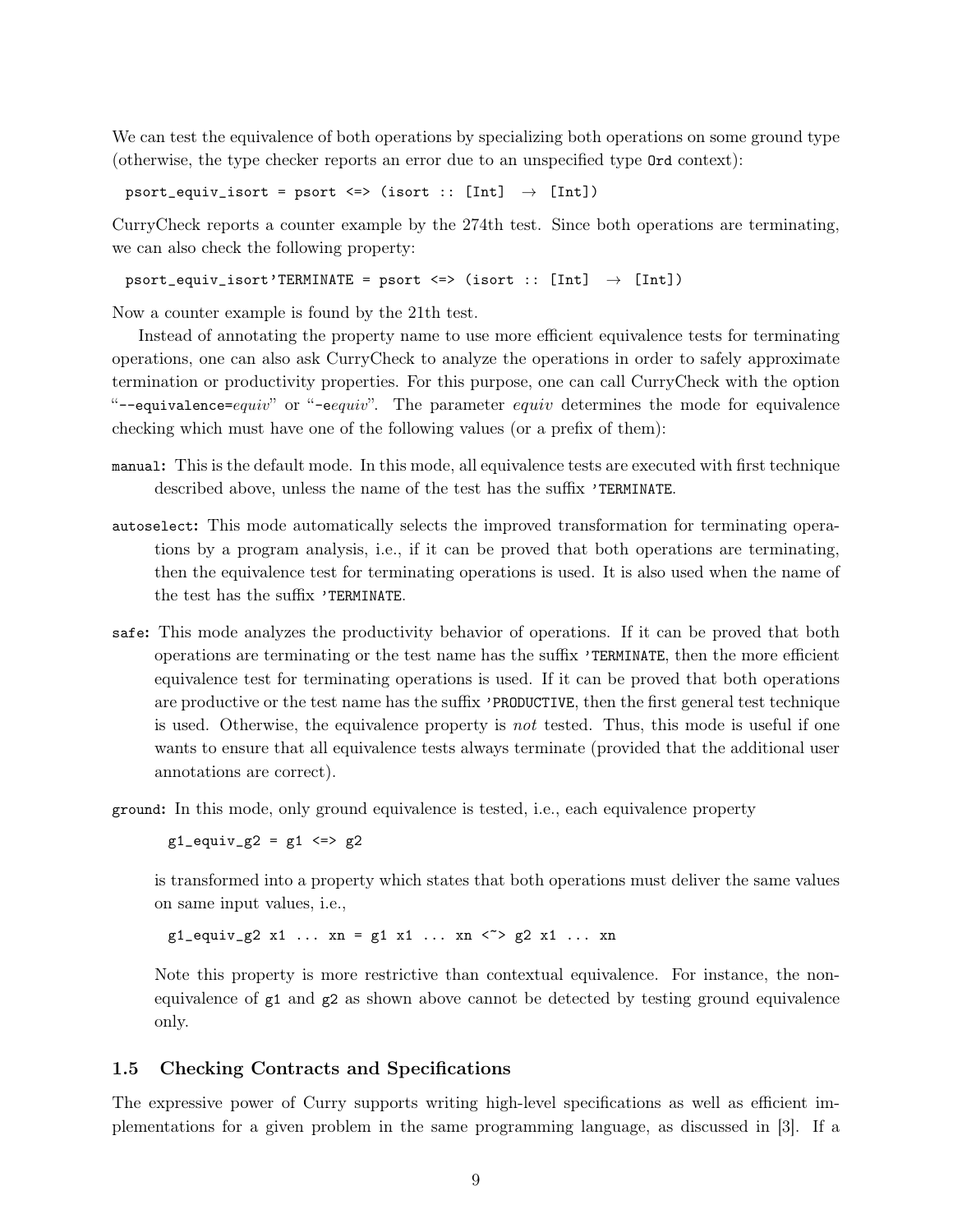specification or contract is provided for some function, then CurryCheck automatically generates properties to test this specification or contract.

Following the notation proposed in [3], a *specification* for an operation f is an operation f'spec of the same type as  $f$ . A *contract* consists of a pre- and a postcondition, where the precondition could be omitted. A *precondition* for an operation f of type  $\tau \to \tau'$  is an operation

f'pre ::  $\tau \rightarrow$  Bool

whereas a *postcondition* for f is an operation

 $f$ 'post ::  $\tau$   $\;\rightarrow$   $\; \tau'$   $\;\rightarrow$  Bool

which relates input and output values (the generalization to operations with more than one argument is straightforward).

As a concrete example, consider again the problem of sorting a list. We can write a postcondition and a specification for a sort operation sort and an implementation via quicksort as follows (where sorted and perm are defined as above):

```
-- Postcondition: input and output lists should have the same length
sort'post xs ys = length xs == length ys
-- Specification:
-- A correct result is a permutation of the input which is sorted.
sort'spec :: [Int] \rightarrow [Int]
sort'spec xs | sorted ys = ys where ys = perm xs
-- An implementation of sort with quicksort:
sort :: [Int] \rightarrow [Int]
sort [] = []sort (x:xs) = sort (filter (\langle x \rangle xs) ++ [x] ++ sort (filter (\langle x \rangle xs))
```
If we process this program with CurryCheck, properties to check the specification and postcondition are automatically generated. For instance, a specification is satisfied if it is equivalent to its implementation, and a postcondition is satisfied if each value computed for some input satisfies the postcondition relation between input and output. For our example, CurryCheck generates the following properties (if there are also preconditions for some operation, these preconditions are used to restrict the test cases via the condition operater "==>"):

```
sortSatisfiesPostCondition :: [Int] → Prop
sortSatisfiesPostCondition x = always (sort'post x (sort x))
sortSatisfiesSpecification :: Prop
sortSatisfiesSpecification = sort <=> sort'spec
```
#### 1.6 Combining Testing and Verification

Usually, CurryCheck tests all user-defined properties as well as postconditions or specifications, as described in Section 1.5. If a programmer uses some other tool to verify such properties, it is not necessary to check such properties with test data. In order to advice CurryCheck to do so, it is sufficient to store the proofs in specific files. Since the proof might be constructed by some tool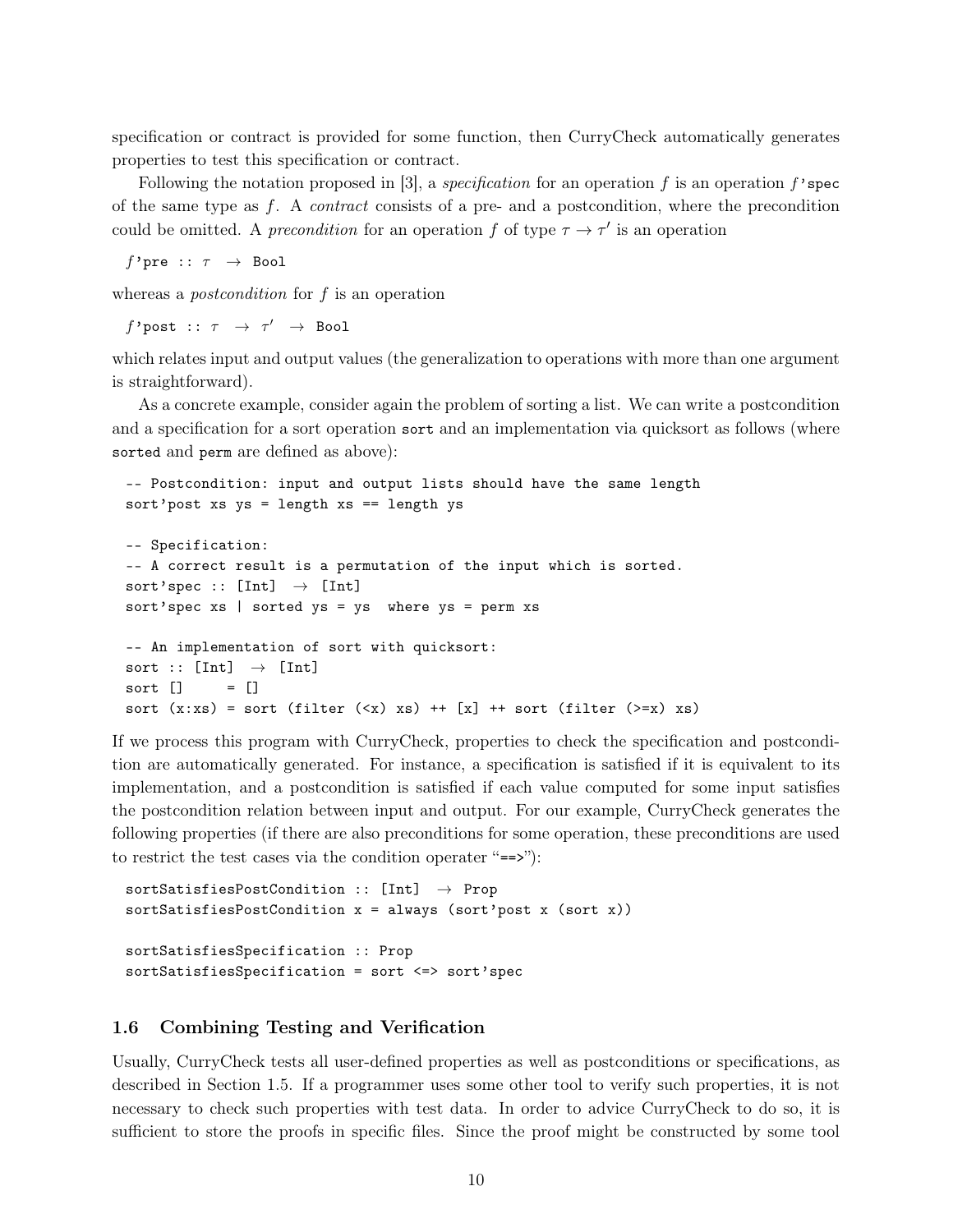unknown to CurryCheck or even manually, CurryCheck does not check the proof file but trusts the programmer and uses a naming convention for files containing proofs. If there is a property p in a module M for which a proof in file proof-M-p. $*$  (the name is case independent), then CurryCheck assumes that this file contains a valid proof for this property. For instance, the following property states that sorting a list does not change its length:

sortlength  $xs = length (sort xs)$  < > length xs

If this property is contained in module Sort and there is a file proof-Sort-sortlength.txt containing a proof for this property, CurryCheck considers this property as valid and does not check it. Moreover, it uses this information to simplify other properties to be tested. For instance, consider the property sortSatisfiesPostCondition of Section 1.5. This can be simplified to always True so that it does not need to be tested.

One can also provide proofs for generated properties, e.g., determinism, postconditions, specifications, so that they are not tested:

- If there is a proof file  $\text{proof-}M-f$ -IsDeterministic.\*, a determinism annotation for operation M.f is not tested.
- If there is a proof file  $proof-M-f-SatisfiesPostCondition.*$ , a postcondition for operation M.f is not tested.
- If there is a proof file  $proof-M-f-SatisfiesSpecification.*$ , a specification for operation M.f is not tested.

Note that the file suffix and all non-alpha-numberic characters in the name of the proof file are ignored. Furthermore, the name is case independent This should provide enough flexibility when other verification tools require specific naming conventions. For instance, a proof for the property Sort.sortlengh could be stored in the following files in order to be considered by CurryCheck:

```
proof-Sort-sortlength.tex
PROOF_Sort_sortlength.agda
Proof-Sort_sortlength.smt
ProofSortSortlength.smt
```
### 1.7 Checking Usage of Specific Operations

In addition to testing dynamic properties of programs, CurryCheck also examines the source code of the given program for unintended uses of specific operations (these checks can be omitted via the option "--nosource"). Currently, the following source code checks are performed:

- The prelude operation "= $:=$ " is used to implement functional patterns [1]. It should not be used in source programs to avoid unintended uses. Hence, CurryCheck reports such unintended uses.
- Set functions [2] are used to encapsulate all non-deterministic results of some function in a set structure. Hence, for each top-level function  $f$  of arity  $n$ , the corresponding set function can be expressed in Curry (via operations defined in the library SetFunctions) by the application